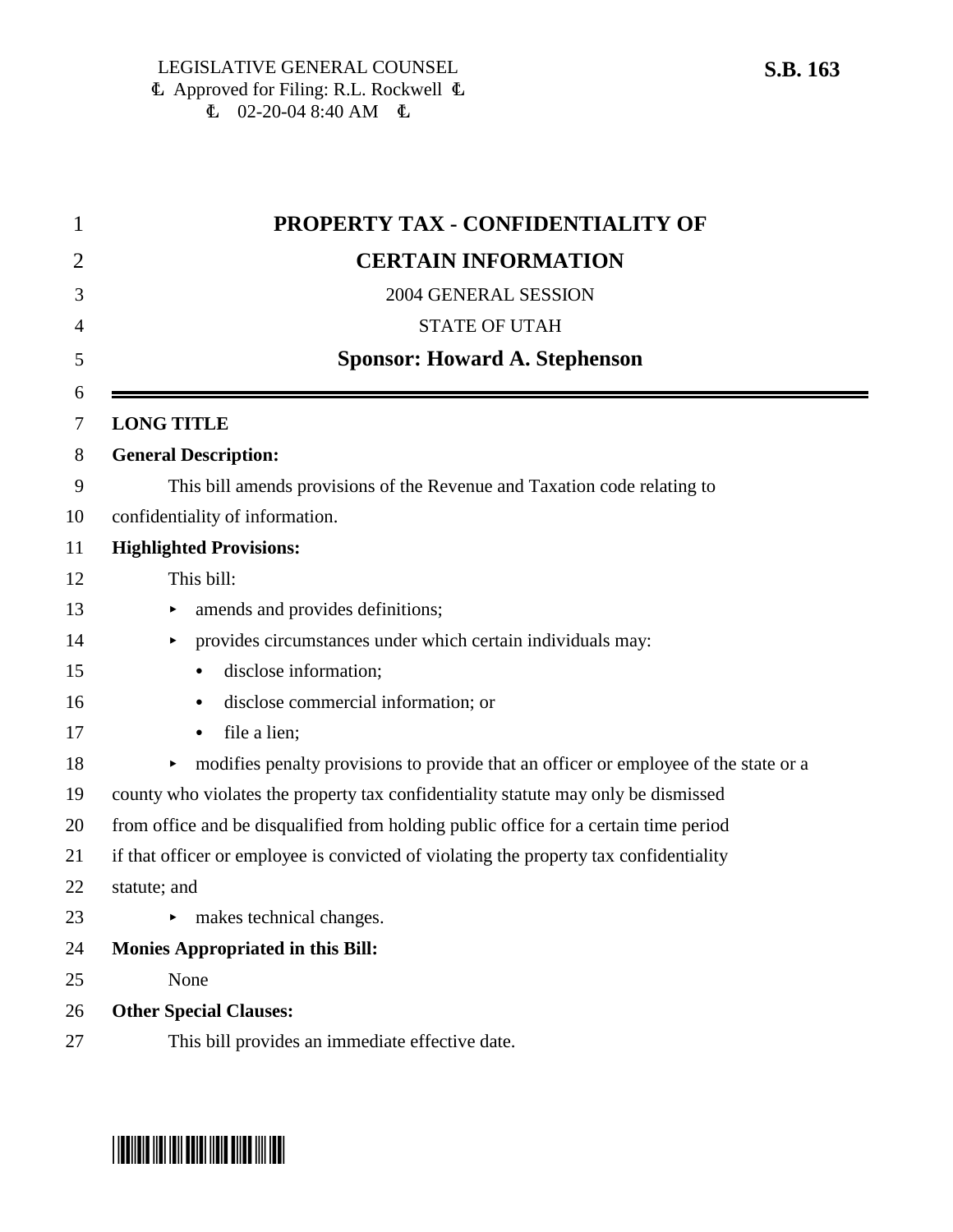| <b>Utah Code Sections Affected:</b>                                                             |
|-------------------------------------------------------------------------------------------------|
| <b>AMENDS:</b>                                                                                  |
| 59-1-404, as enacted by Chapter 7, Laws of Utah 2003, Second Special Session                    |
|                                                                                                 |
| Be it enacted by the Legislature of the state of Utah:                                          |
| Section 1. Section 59-1-404 is amended to read:                                                 |
| 59-1-404. Definitions -- Confidentiality of commercial information obtained from                |
| a property taxpayer or derived from the commercial information -- Exceptions -- Penalty.        |
| (1) As used in this section[,]:                                                                 |
| (a) (i) "commercial information" means:                                                         |
| $[\text{A}]$ (A) information of a commercial nature [obtained from a property taxpayer]         |
| regarding a property taxpayer's property; or                                                    |
| $[\text{(\text{b})}]$ (B) information derived from the information described in this Subsection |
| $(1)(a)[.](i);$ and                                                                             |
| (ii) (A) "commercial information" does not include information regarding a property             |
| taxpayer's property if the information is:                                                      |
| (I) received from a person other than the property taxpayer; and                                |
| (II) intended for public use; and                                                               |
| (B) in accordance with Title 63, Chapter 46a, Utah Administrative Rulemaking Act,               |
| for purposes of Subsection $(1)(a)(ii)(A)$ , the commission may by rule prescribe the           |
| circumstances under which information is intended for public use; and                           |
| (b) "property taxpayer" means a person that:                                                    |
| (i) is a property owner; or                                                                     |
| (ii) has in effect a contract with a property owner to:                                         |
| (A) make filings on behalf of the property owner;                                               |
| (B) process appeals on behalf of the property owner; or                                         |
| (C) pay a tax under Chapter 2, Property Tax Act, on the property owner's property.              |
| (2) Except as provided in Subsections (3) through $[(8)]$ (7), an individual listed under       |
| Subsection 59-1-403(1)(a) may not disclose commercial information.                              |
| $(3)$ (a) Notwithstanding Subsection (2) and subject to Subsection (3)(b), an individual        |
| listed under Subsection 59-1-403(1)(a) may disclose the following information:                  |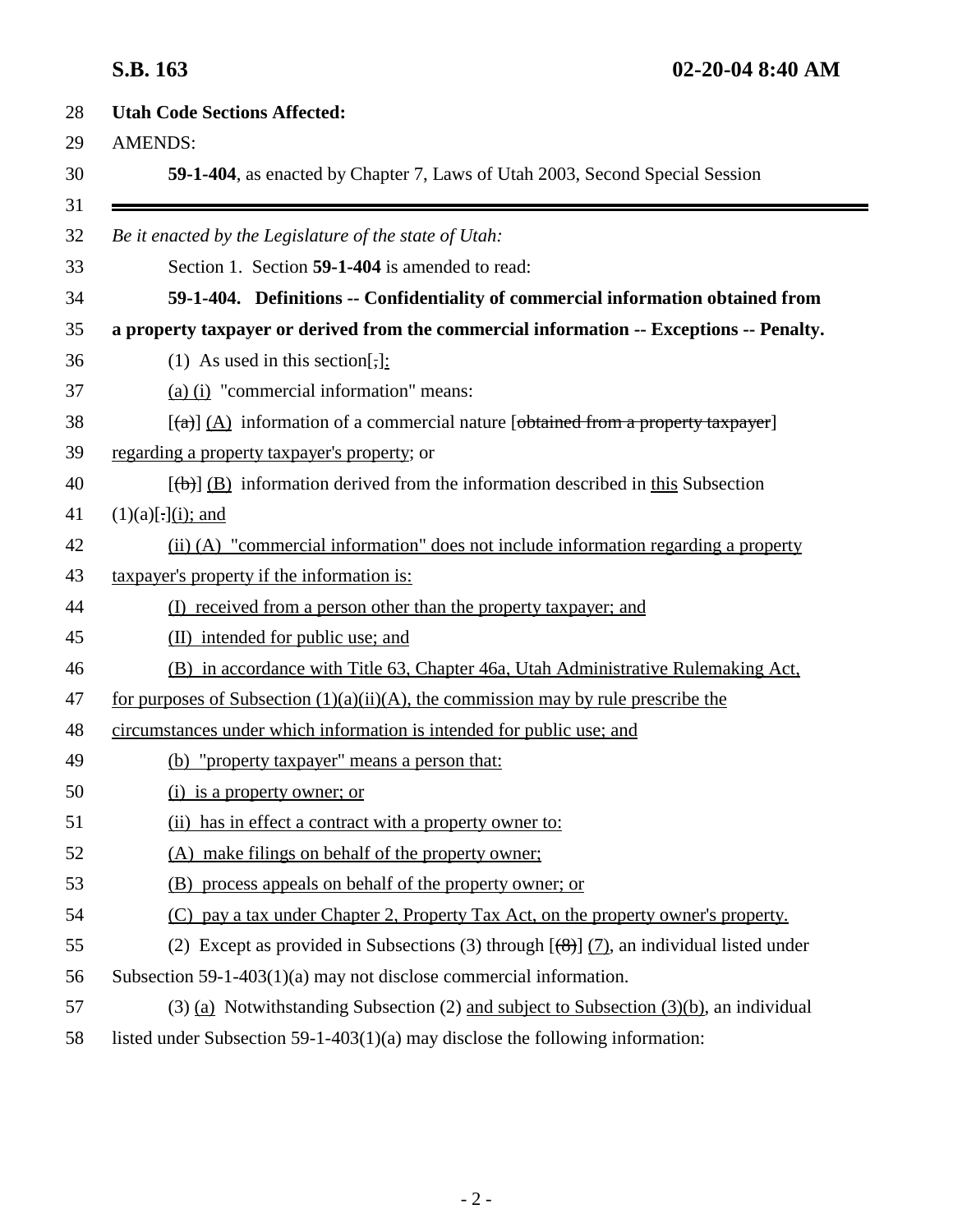## **02-20-04 8:40 AM S.B. 163**

| 59 | $\left[\frac{a}{a}\right]$ (i) the assessed value of property;                                                                 |
|----|--------------------------------------------------------------------------------------------------------------------------------|
| 60 | $[\theta]$ (ii) the amount of tax assessed on property;                                                                        |
| 61 | $[\text{e}(\text{e})]$ (iii) the tax rate imposed on property;                                                                 |
| 62 | $[\overrightarrow{d}]$ (iv) a legal description of property;                                                                   |
| 63 | $[\text{e} \rightarrow \text{a}]$ (v) the physical description <u>or characteristics</u> of property[; or], including a street |
| 64 | address or parcel number for the property;                                                                                     |
| 65 | $[\text{f}(\text{f})]$ (vi) the square footage or acreage of property[.];                                                      |
| 66 | (vii) the square footage of improvements on property;                                                                          |
| 67 | (viii) the name of a property taxpayer;                                                                                        |
| 68 | (ix) the mailing address of a property taxpayer;                                                                               |
| 69 | (x) the amount of a property tax:                                                                                              |
| 70 | (A) due on property;                                                                                                           |
| 71 | (B) collected on property; or                                                                                                  |
| 72 | (C) abated on property;                                                                                                        |
| 73 | (xi) the amount of the following relating to property taxes due on property:                                                   |
| 74 | $(A)$ interest;                                                                                                                |
| 75 | $(B)$ costs; or                                                                                                                |
| 76 | (C) other charges;                                                                                                             |
| 77 | (xii) the tax status of property, including:                                                                                   |
| 78 | (A) an exemption;                                                                                                              |
| 79 | (B) a property classification; or                                                                                              |
| 80 | (C) a bankruptcy filing;                                                                                                       |
| 81 | (xiii) information relating to a tax sale of property; or                                                                      |
| 82 | (xiv) information relating to single-family residential property.                                                              |
| 83 | (b) (i) Subject to Subsection $(3)(b)(ii)$ , a person may receive the information described                                    |
| 84 | in Subsection $(3)(a)$ in written format.                                                                                      |
| 85 | (ii) The following may charge a reasonable fee to cover the actual cost of providing the                                       |
| 86 | information described in Subsection (3)(a) in written format:                                                                  |
| 87 | (A) the commission;                                                                                                            |
| 88 | $(B)$ a county;                                                                                                                |
| 89 | $(C)$ a city; or                                                                                                               |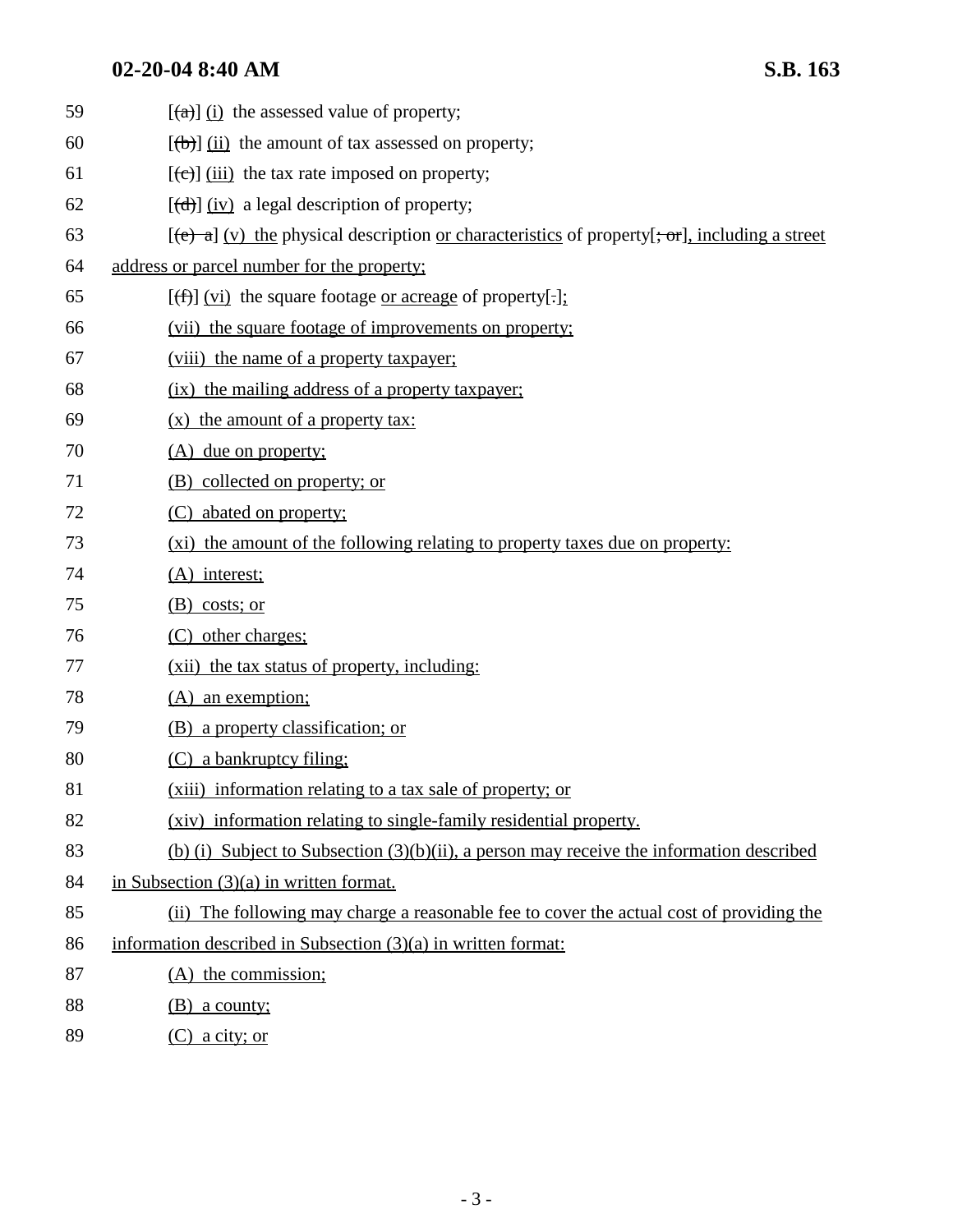# **S.B. 163 02-20-04 8:40 AM**

| 90  | $(D)$ a town.                                                                                           |
|-----|---------------------------------------------------------------------------------------------------------|
| 91  | (4) (a) Notwithstanding Subsection (2) and except as provided in Subsection                             |
| 92  | $(4)$ [ $(\theta)$ ](c), an individual listed under Subsection 59-1-403(1)(a) shall disclose commercial |
| 93  | information:                                                                                            |
| 94  | (i) in accordance with judicial order;                                                                  |
| 95  | (ii) on behalf of the commission in any action or proceeding:                                           |
| 96  | (A) under this title;                                                                                   |
| 97  | (B) under another law under which a property taxpayer is required to disclose                           |
| 98  | commercial information; or                                                                              |
| 99  | (C) to which the commission is a party; $[\sigma r]$                                                    |
| 100 | (iii) on behalf of any party to any action or proceeding under this title if the commercial             |
| 101 | information is directly involved in the action or proceeding[.]; or                                     |
| 102 | (iv) if the requirements of Subsection $(4)(b)$ are met, that is:                                       |
| 103 | (A) directly involved in an action or proceeding involving property if that action or                   |
| 104 | proceeding has been filed in accordance with this title;                                                |
| 105 | (B) relevant to an action or proceeding involving property if that action or proceeding                 |
| 106 | has been filed in accordance with this title; or                                                        |
| 107 | (C) in preparation for an action or proceeding involving property if that action or                     |
| 108 | proceeding has been filed in accordance with this title.                                                |
| 109 | (b) Commercial information shall be disclosed in accordance with Subsection                             |
| 110 | (4)(a)(iv):                                                                                             |
| 111 | (A) if the commercial information is obtained from:                                                     |
| 112 | $(I)$ a realtor;                                                                                        |
| 113 | $(II)$ an appraiser;                                                                                    |
| 114 | (III) a property manager; or                                                                            |
| 115 | <u>(IV) a property taxpayer other than a property taxpayer of the property that is the</u>              |
| 116 | subject of the action or proceeding; and                                                                |
| 117 | (B) (I) if a county board of equalization conducts the action or proceeding, the county                 |
| 118 | board of equalization takes action to provide that any commercial information disclosed during          |
| 119 | the action or proceeding may not be disclosed by any person conducting or participating in the          |
| 120 | action or proceeding outside the action or proceeding;                                                  |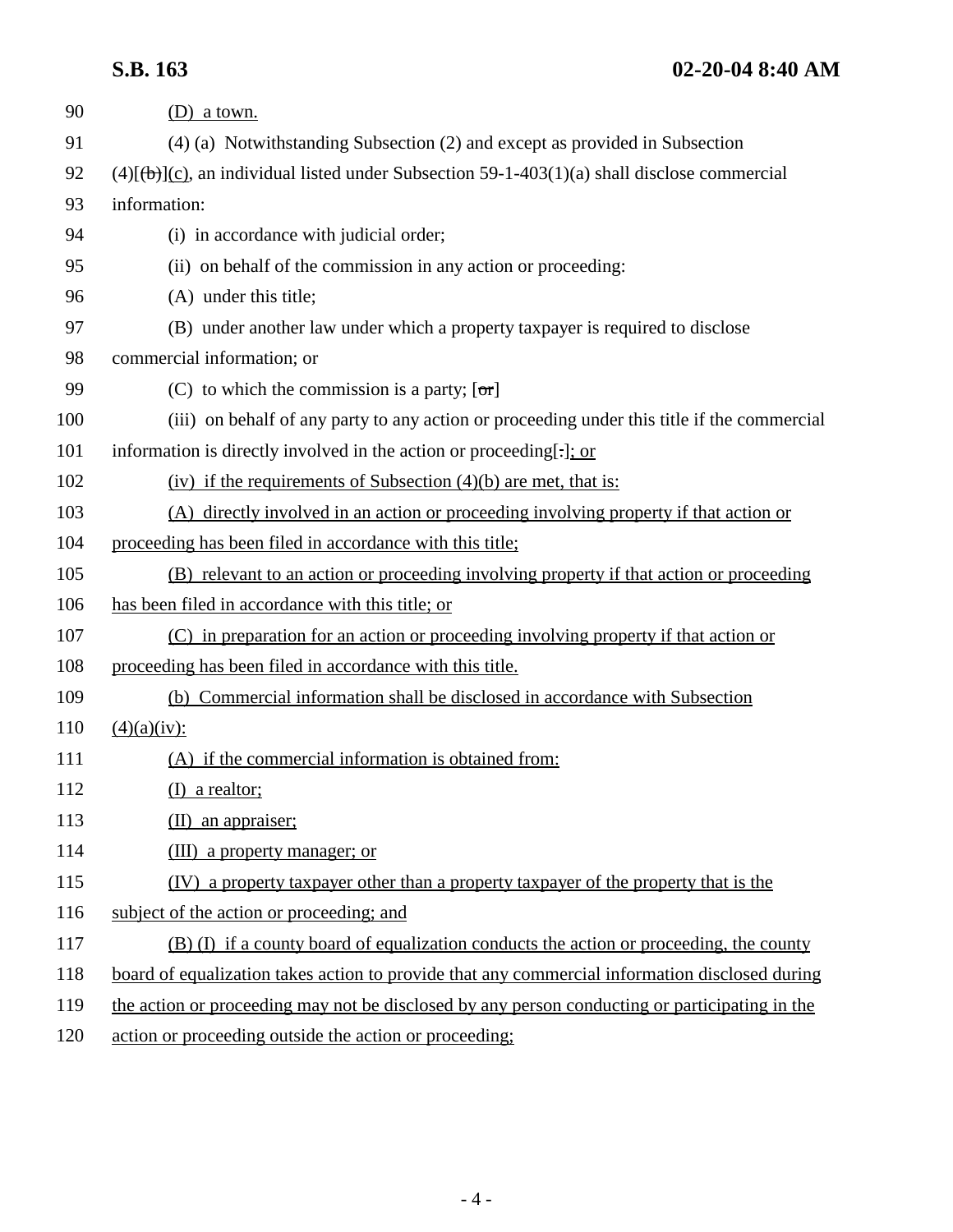# **02-20-04 8:40 AM S.B. 163**

| 121 | (II) if the commission conducts the action or proceeding, the commission enters a                                   |
|-----|---------------------------------------------------------------------------------------------------------------------|
| 122 | protective order or, in accordance with Title 63, Chapter 46a, Utah Administrative Rulemaking                       |
| 123 | Act, makes rules specifying that any commercial information disclosed during the action or                          |
| 124 | proceeding may not be disclosed by any person conducting or participating in the action or                          |
| 125 | proceeding outside the action or proceeding; or                                                                     |
| 126 | (III) if a court of competent jurisdiction conducts the action or proceeding, the court                             |
| 127 | enters a protective order specifying that any commercial information disclosed during the                           |
| 128 | action or proceeding may not be disclosed by any person conducting or participating in the                          |
| 129 | action or proceeding outside the action or proceeding.                                                              |
| 130 | $[\phi]$ (c) Notwithstanding Subsection (4)(a), a court may require the production of, and                          |
| 131 | may admit in evidence, commercial information that is specifically pertinent to the action or                       |
| 132 | proceeding.                                                                                                         |
| 133 | (5) Notwithstanding Subsection (2), this section does not prohibit:                                                 |
| 134 | (a) [a property taxpayer or that property taxpayer's duly authorized representative] the                            |
| 135 | <u>following</u> from receiving a copy of any commercial information relating to $[\theta]$ a property              |
| 136 | taxpayer's own $\text{tax}[\cdot]$ :                                                                                |
| 137 | (i) the property taxpayer;                                                                                          |
| 138 | (ii) a duly authorized representative of the property taxpayer;                                                     |
| 139 | (iii) a person that has in effect a contract with the property taxpayer to:                                         |
| 140 | (A) make filings on behalf of the property taxpayer;                                                                |
| 141 | (B) process appeals on behalf of the property taxpayer; or                                                          |
| 142 | (C) pay a tax under Chapter 2, Property Tax Act, on the property taxpayer's property;                               |
| 143 | or                                                                                                                  |
| 144 | (iv) a person that the property taxpayer designates in writing as being authorized to                               |
| 145 | receive the commercial information;                                                                                 |
| 146 | (b) the publication of statistics as long as the statistics are classified to prevent the                           |
| 147 | identification of $[\div(\mathbf{i}) \cdot \mathbf{a}]$ a particular property taxpayer's commercial information; or |
| 148 | $[(ii)$ a property taxpayer; and                                                                                    |
| 149 | (c) the inspection by the attorney general or other legal representative of the state $or a$                        |
| 150 | legal representative of a political subdivision of the state of the commercial information of a                     |
| 151 | property taxpayer:                                                                                                  |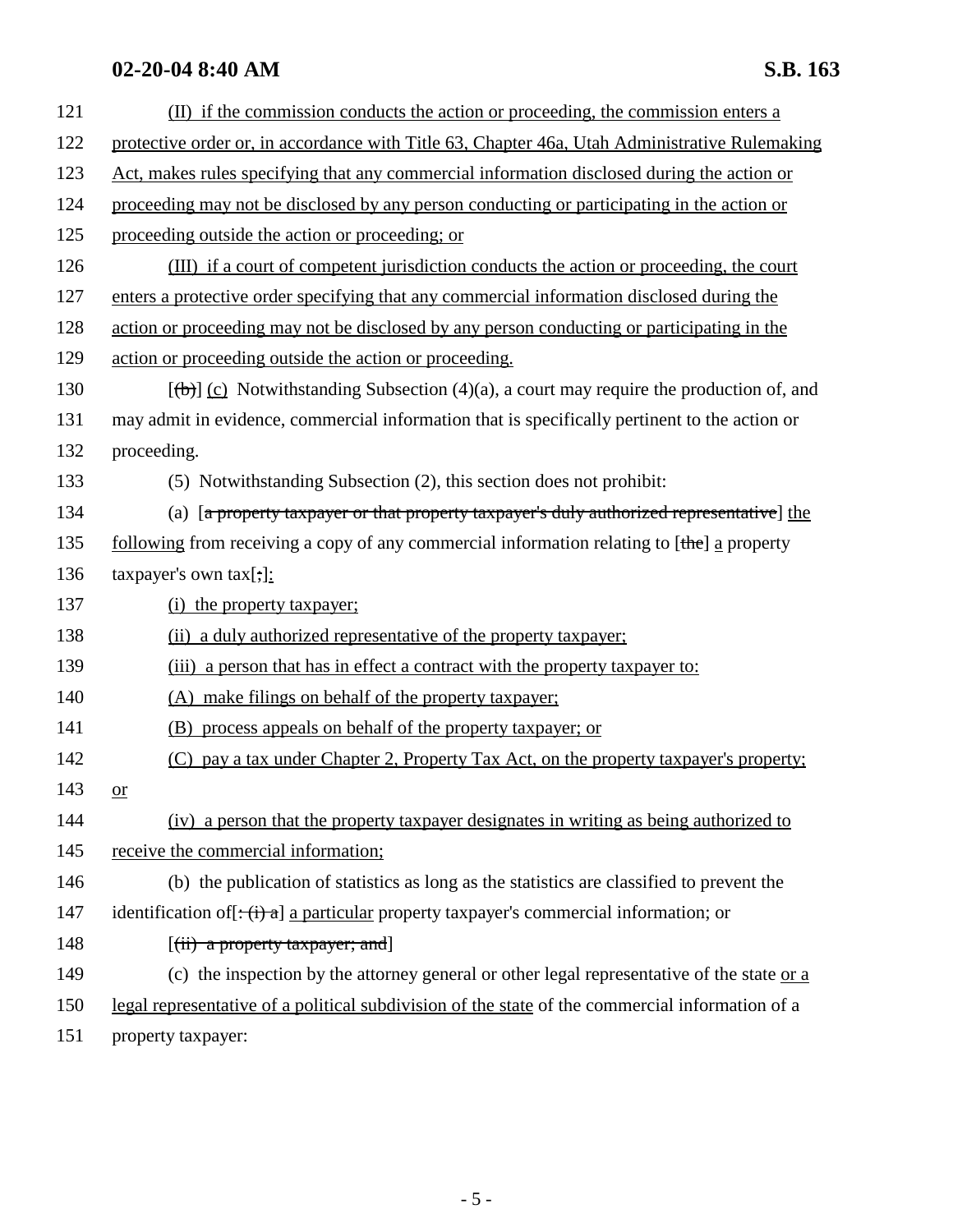# **S.B. 163 02-20-04 8:40 AM**

| 152 | (i) that brings action to set aside or review a tax or property valuation based on the                                |
|-----|-----------------------------------------------------------------------------------------------------------------------|
| 153 | commercial information;                                                                                               |
| 154 | (ii) against which an action or proceeding is contemplated or has been instituted under                               |
| 155 | this title; or                                                                                                        |
| 156 | (iii) against which the state or a political subdivision of the state has an unsatisfied                              |
| 157 | money judgment.                                                                                                       |
| 158 | $(6)$ Notwithstanding Subsection (2), the commission may by rule, made in accordance                                  |
| 159 | with Title 63, Chapter 46a, Utah Administrative Rulemaking Act, provide for the issuance of                           |
| 160 | information concerning the identity and other property tax information of a property taxpayer                         |
| 161 | that has failed to file a property tax return or pay any property tax due.]                                           |
| 162 | $(\overline{\left(\frac{1}{2}\right)})$ (6) Notwithstanding Subsection (2), in accordance with Title 63, Chapter 46a, |
| 163 | Utah Administrative Rulemaking Act, the commission may by rule establish standards                                    |
| 164 | authorizing an individual listed under Subsection $59-1-403(1)(a)$ to disclose commercial                             |
| 165 | information:                                                                                                          |
| 166 | (a) (i) in a published decision; or                                                                                   |
| 167 | (ii) in carrying out official duties; and                                                                             |
| 168 | (b) if that individual listed under Subsection $59-1-403(1)(a)$ consults with the property                            |
| 169 | taxpayer that provided the commercial information.                                                                    |
| 170 | $(\frac{8}{6})$ (7) Notwithstanding Subsection (2), [the commission] an individual listed under                       |
| 171 | Subsection 59-1-403(1)(a) may:                                                                                        |
| 172 | (a) share commercial information with $[a$ county assessor] the following in accordance                               |
| 173 | with the authority provided in Chapter 2, Property Tax Act $[\frac{1}{2}, \frac{1}{2}]$                               |
| 174 | (i) another individual listed in Subsection 59-1-403(1)(a)(i) or (ii); or                                             |
| 175 | (ii) a representative, agent, clerk, or other officer or employee of the county in which                              |
| 176 | the property that is the subject of the commercial information is located;                                            |
| 177 | (b) perform the following to fulfill an obligation created by Chapter 2, Property Tax                                 |
| 178 | Act:                                                                                                                  |
| 179 | (i) publish notice;                                                                                                   |
| 180 | (ii) provide notice; or                                                                                               |
| 181 | (iii) file a lien; or                                                                                                 |
| 182 | $[\phi]$ (c) by rule, made in accordance with Title 63, Chapter 46a, Utah Administrative                              |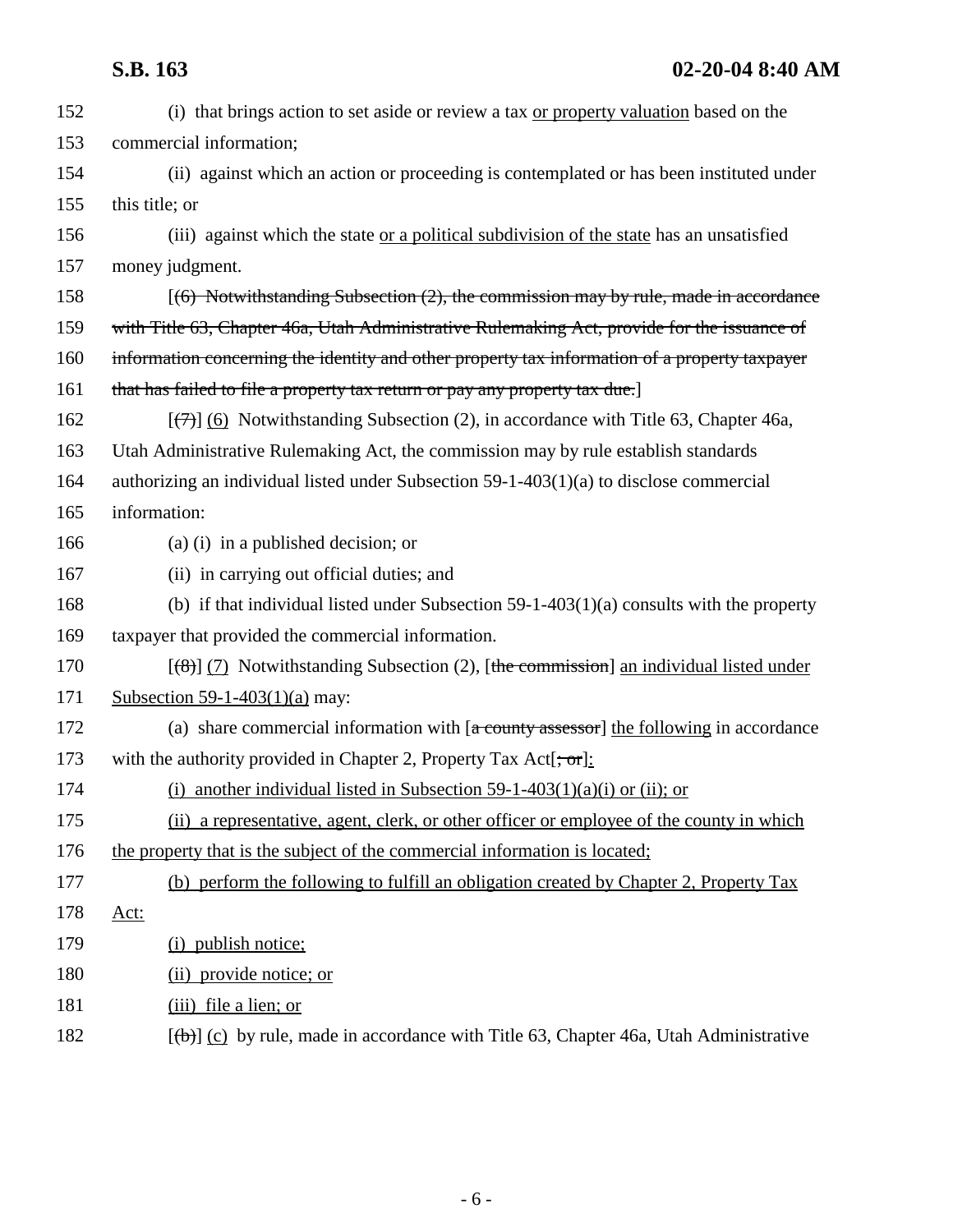### **02-20-04 8:40 AM S.B. 163**

| 183 | Rulemaking Act, share commercial information gathered from returns and other written                                    |
|-----|-------------------------------------------------------------------------------------------------------------------------|
| 184 | statements with the federal government, any other state, any of the political subdivisions of                           |
| 185 | another state, or any political subdivision of this state, if these political subdivisions or the                       |
| 186 | federal government grant substantially similar privileges to this state.                                                |
| 187 | $(\Theta)$ (8) (a) Any individual listed under Subsection 59-1-403(1)(a) who violates this                              |
| 188 | section is guilty of a class A misdemeanor.                                                                             |
| 189 | (b) If the individual described in Subsection $[\left(\frac{\Theta}{2}\right)] (8)(a)$ is an officer or employee of the |
| 190 | state or a county and is convicted of violating this section, the individual shall be dismissed                         |
| 191 | from office and be disqualified from holding public office in this state for a period of five years                     |
| 192 | thereafter.                                                                                                             |
| 193 | Section 2. Effective date.                                                                                              |
| 194 | If approved by two-thirds of all the members elected to each house, this bill takes effect                              |
| 195 | upon approval by the governor, or the day following the constitutional time limit of Utah                               |
| 196 | Constitution Article VII, Section 8, without the governor's signature, or in the case of a veto,                        |
| 197 | the date of veto override.                                                                                              |
|     |                                                                                                                         |

### **Legislative Review Note as of 2-19-04 5:24 PM**

A limited legal review of this legislation raises no obvious constitutional or statutory concerns.

### **Office of Legislative Research and General Counsel**